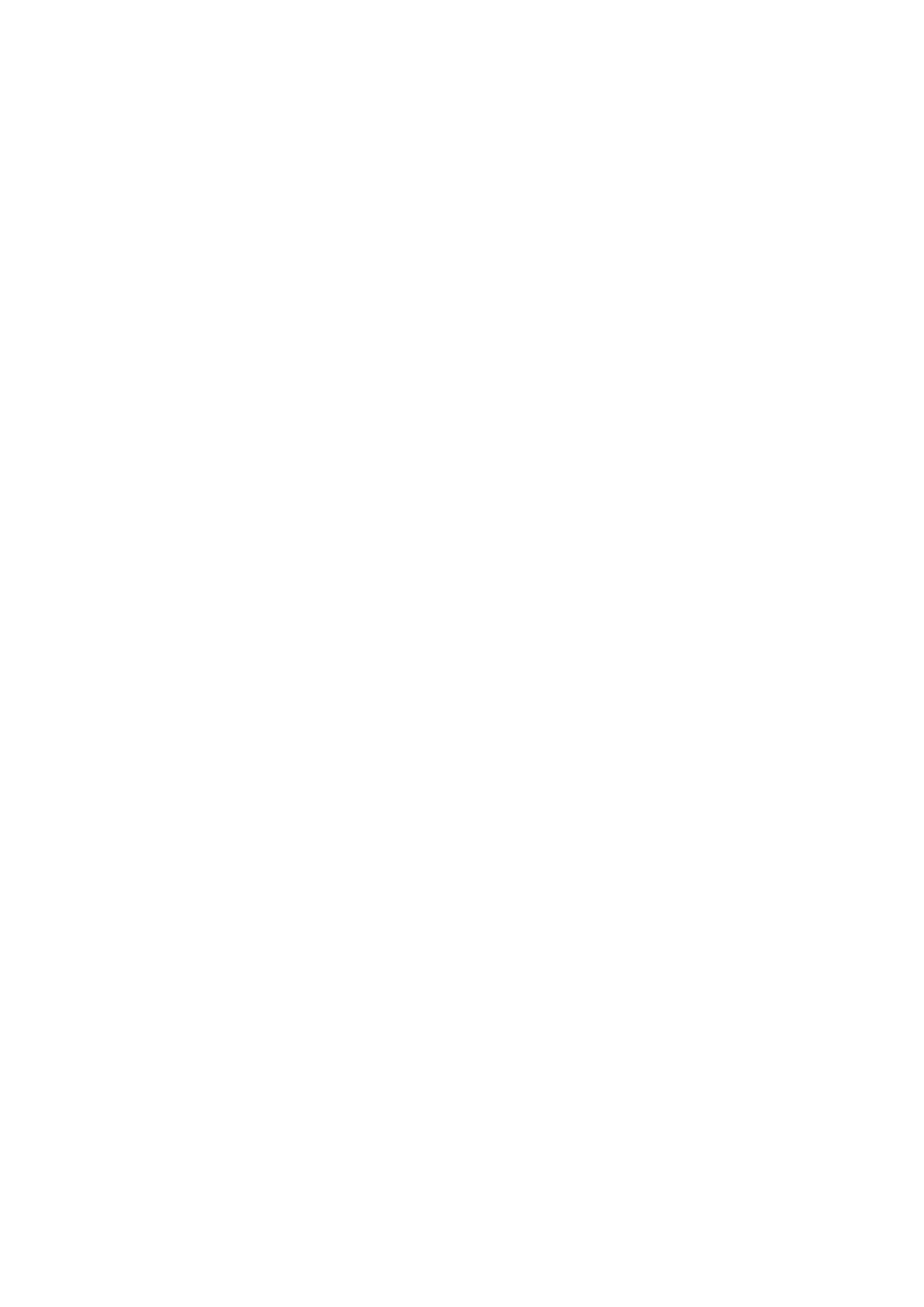Acta Nat. Sci. (2022) 3(1): 32-43 10.2928ctanatsci.2022.35.04 D  $e$ -SSN: 278 -068



### Age and Growth Parameters of African Catfish (Clarias gariepinus Burchell, 1822) From Asi River, Turkey

 $\overline{2}$ 

Simsek **Zuel Atth Sun Sasun** mra *ler* 

<sup>1</sup> skndrun Tchical wivrsity acultyof Mine Sciences and Tchology Dpartent of Mine Tchologies, 31200, htay  $\bar{u}$ rkyenalsise $\bar{u}$ ete.ed.tr

<sup>2</sup> Sinop bliversity aculty of Esbries, Epartunt of Fsing Tchology 000, Sinop, Tirky , *exelatin00@mil.com* osasun@nop.ed.ed.tr

 $K$  Corresponing Authr: eralsise@te.ed.tr

Please cite this paper as follows:

Simsek,  $ler. A.,$ Samsun(2022). Age and wiranters of African Catish Clarias gariepinu Brchll, 182) ForAsi  $\ddot{\phantom{a}}$ Fer, Turky Acta Natura et Scientia3(1), 32-43. ttps://i.org/10.2928ctanatsci.202 2.351.04

## ARTICLE INFO

**Article History** Reind 10.02.2022 **Rised** 22.03.2022 Accepted 22.03.2022 Auilabe online: 21.04.2022

Keywords: Asi Fer Bsin **B**logical Franters  $-net$ **Oreploitation** 

### ABSTRACT

| <b>To studainato dierine th age and rothparanters of</b>                                                       | th Arican |
|----------------------------------------------------------------------------------------------------------------|-----------|
| catish Clarias gariepinus(Brcbll, 182) fom the Asi Fur. A total of 18ish                                       |           |
| saples by ben collected romth Asi For, located in the Estern                                                   |           |
| <b>Mterranean region of Trky rondcebr 2018to Mch2019 Saplings</b>                                              |           |
| we carriedut with mets. ength and ights of saples ranged to the same of the sense of the carried of the care o | 0.47      |
| to $\beta$ .46cm and $\pi$ .4 to 18.2 g, respectively $\overline{\mathfrak{h}}$ sextratio (1:1.06 us tased     |           |
| towndules ( $p\theta.05$ h term of length $-wgh$ relations tp, b -alues we                                     |           |
| calculated $\cos 2.92.8$ , and $\sin 9$ br ende, nde, and the saples, respectively                             |           |
| sout ric growns derined a filton condition factor (CF ulue br all                                              |           |
| samples as calculated as 0. 1 0.00. e ages o is samples ranged                                                 | $r_{0}$   |
| Nand the dinant age and total length ( <i>Leroups</i> of the population we                                     | $t$ b l   |
| andl age groups . In on Brtalantygrothparanters we estintedas                                                  |           |
| $\frac{1}{2}$ =StepK0.41 year <sup>1</sup> , 0., 3.15br bales; $\frac{1}{2}$ =StepK0.35 yar <sup>1</sup> ,     |           |
| 0. , $\frac{3.21}{2}$ br ales and $\frac{1}{2}$ cmK $\theta$ .39 ar $\frac{1}{7}$ , 0.4, $\frac{3.12}{2}$ br   |           |
| ble collectedsaples. As a result, clinte chage and its eects, especially the                                   |           |
| construction of dsin certain parts of th rivr br agricultural irrigation purposes                              |           |
| and a resulting lacko tanagemut negativlyaect to natural livng                                                 | stock of  |
| th Asi Fer. Threbre, it can b said at the<br>C. gariepinustock in the areas are                                |           |
| ovreploitedegal arrangemits shuld<br><b>b</b> <i>nd</i> in the region to correct thee                          |           |
| condtions.                                                                                                     |           |

### **INTRODUCTION**

Festater ising prouds th ain bodsource andt is an iportant part ofthecosytempproach bowr, researchandlegal regulations in wiland are liitedas coparedo general isbryorlik (ang et al., 2020). In Asi For enrices th e protein source alternatives of the people of th region, and